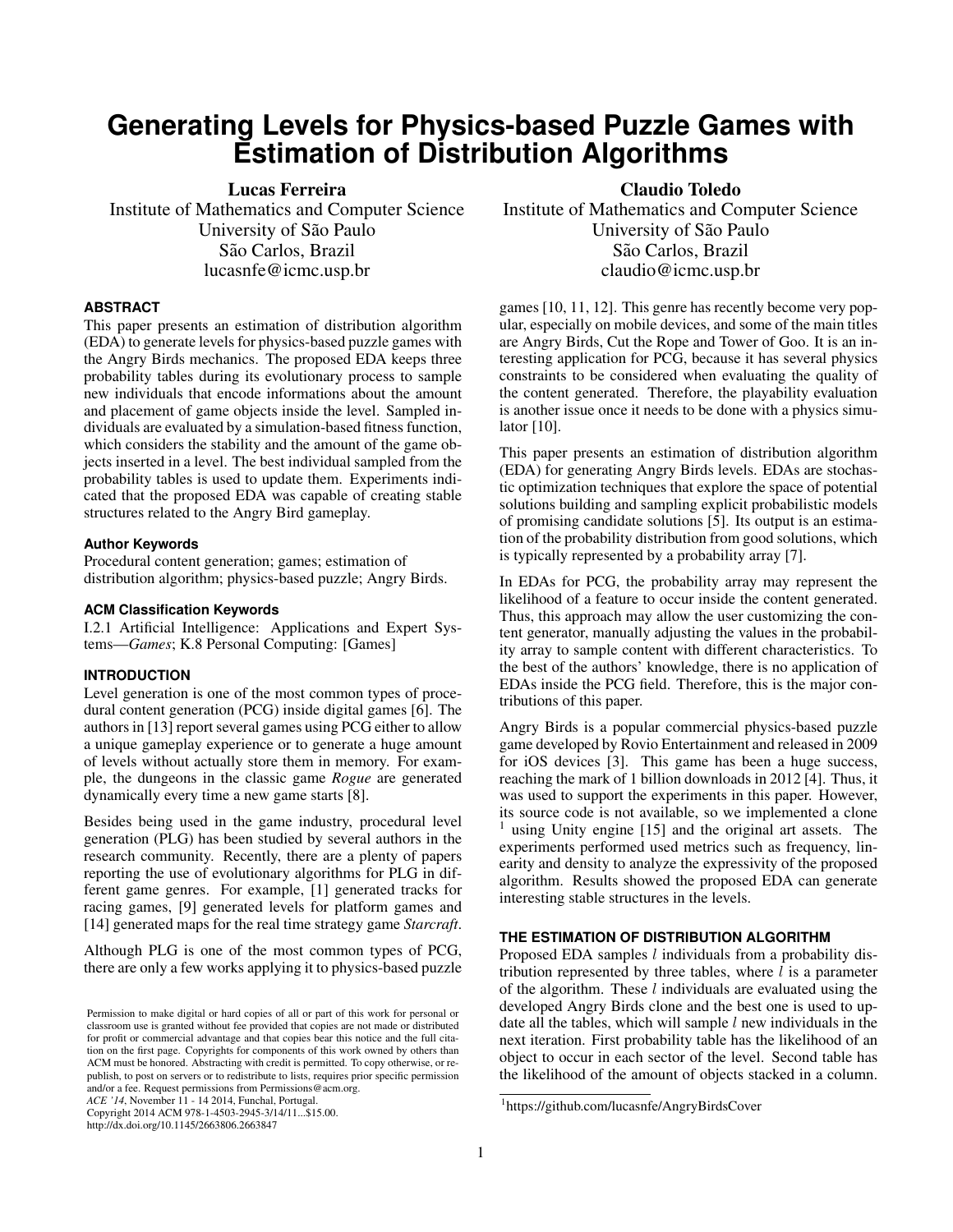Third table stores the probability of horizontal distance between two columns to belong a determined range of values. The evolutionary process, described in the Algorithm [1,](#page-1-0) is executed until a number of generations have been reached.

|  | <b>Algorithm 1:</b> The proposed EDA |
|--|--------------------------------------|
|--|--------------------------------------|

- <span id="page-1-0"></span>1 currentGeneration  $\leftarrow 0$ ;
- 2 InitializeProbabilityTables();

3 while  $currentGeneration < maxGeneration$  do

- 4 SampleIndividuals();
- 5 EvaluateIndividuals();
- 6 bestInd  $\leftarrow SelectBestIndividual();$
- 7 UpdateProbabilityTables(bestInd);
- 8 currentGeneration  $\leftarrow currentGeneration + 1;$
- 9 end while

The initialization stage (line 2) set all probability tables to represent a uniform distribution. While the maximum number of generations is not exceeded (lines 3), a number  $l$  of individuals are sampled using current probability tables (line 4). During the evaluation stage (lines 5), individuals are played using the Angry Bird clone. Physics information collected during the game is used by the fitness function to evaluate the  $l$  individuals. The best individual is selected (line  $6$ ) and used to update probability tables (lines 8).

#### **Level Representation**

An individual in the proposed algorithm represents an Angry Birds level encoded as an array of columns. Its size  $c$  is an user-defined parameter and it is the total amount of columns in the level. Each column is composed by zero or more game objects stacked, which are represented by integer values.



<span id="page-1-1"></span>Figure 1. The 22 elements used to build levels.

There are three possible objects: an elementary block, a pig or a composed block. A composed block is a predefined structure made by elementary blocks. A total of 22 game objects are used to build levels as showed in Figure [1.](#page-1-1) Objects 17-21 are composed blocks, object 22 is the pig and the others are elementary blocks.

Horizontal distance between each column is also encoded in the individual and it is represented by an array with size  $c-1$ . An element  $d_{min} \leq d_i \leq d_{max}$  of this array stands for the horizontal distance (in pixels) from the center of the column i to the center of the column  $i + 1$ . Figure [2](#page-1-2) illustrates a level and its representation.



<span id="page-1-2"></span>Figure 2. Individual representing a level an its expanded format.

## **Probability Tables**

Proposed EDA uses three tables to represent the levels' probability distribution. First table represents the likelihood of a game object being placed in each sector of the level: ground, middle and top. It is used to control which objects will be placed in each sector of the level and it is useful for preventing unstable objects being placed in the ground or middle sectors.

| Game Obj.       | Ground           | Middle           | $\overline{\text{Top}}$ |
|-----------------|------------------|------------------|-------------------------|
| 1               | 0.03             | $\overline{0.3}$ | $\overline{0}$          |
| $\overline{2}$  | $\overline{0}$   | $\overline{0}$   | 0.02                    |
| $\overline{3}$  | 0.17             | $\overline{0.1}$ | $\overline{0}$          |
| $\overline{4}$  | $\overline{0}$   | $\overline{0}$   | $\overline{0}$          |
| 5               | $\overline{0}$   | $\overline{0}$   | 0.18                    |
| $\overline{6}$  | $\overline{0}$   | $\overline{0}$   | $\overline{0}$          |
| 7               | $\overline{0}$   | $\overline{0}$   | $\overline{0.1}$        |
| $\overline{8}$  | 0.05             | 0.12             | $\overline{0}$          |
| 9               | 0.05             | 0.18             | $\overline{0}$          |
| $\overline{10}$ | $\overline{0}$   | $\overline{0}$   | 0.05                    |
| $\overline{11}$ | $\overline{0}$   | $\overline{0}$   | 0.15                    |
| 12              | $\overline{0.1}$ | 0.2              | $\overline{0}$          |
| $\overline{13}$ | $\overline{0.1}$ | $\overline{0}$   | $\overline{0}$          |
| $\overline{14}$ | $\overline{0.1}$ | $\overline{0.1}$ | $\overline{0}$          |
| $\overline{15}$ | $\overline{0}$   | $\overline{0}$   | $\overline{0.1}$        |
| 16              | $\overline{0}$   | $\overline{0}$   | $\overline{0.1}$        |
| $\overline{17}$ | $\overline{0.1}$ | $\overline{0}$   | $\overline{0}$          |
| $\overline{18}$ | $\overline{0.1}$ | $\overline{0}$   | $\overline{0}$          |
| 19              | $\overline{0.1}$ | 0                | $\overline{0}$          |
| $\overline{20}$ | 0.08             | $\overline{0}$   | $\overline{0}$          |
| $\overline{21}$ | 0.02             | $\overline{0}$   | $\overline{0}$          |
| $\overline{22}$ | $\overline{0}$   | 0                | 0.3                     |

<span id="page-1-3"></span>Table 1. Example of a game objects' probability table.

First column represents the index  $i$  of the game objects. Second, third and fourth columns represent the probability of object  $i$  being placed in the first position (ground sector), intermediary position (middle sector) and in the last position (top sector) of a column, respectively. Note that the sum of each column must be one. Table [1](#page-1-3) illustrates an example of game objects' probability table.

Second table represents the likelihood of amount of objects stacked in columns of the level. Its dimension is  $c * (h_{max} +$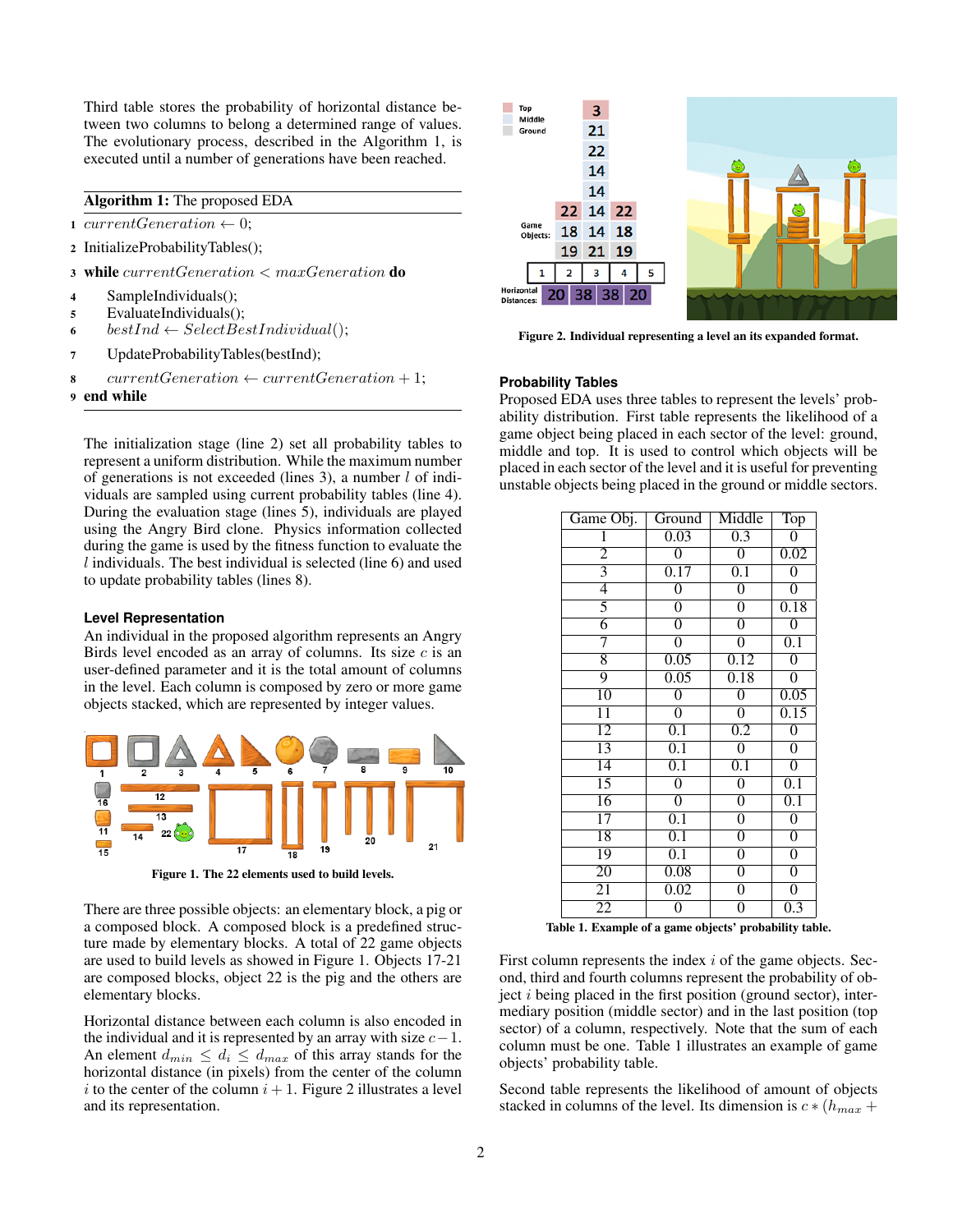1), where c is the number of columns in the level and  $h_{max}$ is the maximum amount of objects in a column. (both values are parameters of the algorithm). An element  $e_{i,j}$  in this table represents the probability of the amount  $j$  of objects stacked in the column *i*. Table [2](#page-2-0) shows an example considering  $c = 5$ and  $h_{max} = 2$ .

| Objs. stacked   Col. 1   Col. 2   Col. 3   Col. 4   Col. 5 |     |     |  |
|------------------------------------------------------------|-----|-----|--|
|                                                            |     |     |  |
|                                                            | 0.6 |     |  |
|                                                            |     | 0.9 |  |

<span id="page-2-0"></span>Table 2. Example of a probability table for objects stacked.

Third table represents the probability distribution of horizontal distances between columns. Distances between two columns are values inside the interval  $(d_{min}, d_{max})$ , which are method parameters. This table stores the likelihood of ranges that belong to  $(d_{min}, d_{max})$ . Range sizes are defined as  $(d_{max} - d_{min})/r$ , where r is a parameter that controls the size of ranges. Table [3](#page-2-1) illustrates an example considering  $c = 5, d_{min} = 0, d_{max} = 80$  and  $r = 4$ .

| Dist.    | $1 - 2$ | $2 - 3$ |     | 4-5   |
|----------|---------|---------|-----|-------|
| [60, 80] | 0.25    | (0.0)   | 0.1 | 0.2   |
| [40,60)  | 0.25    | 0.0     | 0.0 | (0.4) |
| [20,40)  | 0.25    | 0.5     | 0.1 | 0.2   |
| [0.20)   | 0.25    | 0.5     | 0.8 |       |

<span id="page-2-1"></span>Table 3. Example of a probability table for horizontal distances.

#### **Sampling and Evaluating Levels**

Levels are sampled column by column based on the three probability tables described in the last section. First, the amount of objects  $h_i$  for column i is randomly sampled considering probabilities in column  $i$  of the second table. If  $i < c - 1$ , the distance  $d_{i,i+1}$  from column i to column  $i + 1$ is randomly sampled considering probabilities in column  $i$  of the third table.

After defining the amount of objects stacked  $(h_i)$  for column i and the distance from column i to column  $i+1$ , all the game objects of column  $i$  of the level are randomly sampled using the probabilities in column  $j$  of the first table. Value  $j$  defines the sector of the current object:  $j = 0$  is the ground sector,  $1 \leq j \leq h_i - 1$  is the middle sector and  $j = h_i$  is the top sector. Algorithm [2](#page-2-2) describes this process.

During the evaluation stage of the proposed algorithm, the  $l$  sampled individuals are evaluated by a fitness function  $(1)$ that considers the average velocity of objects during the game and the total amount of blocks and pigs.

<span id="page-2-3"></span>
$$
f_{ind} = \frac{1}{n} \sum_{i=0}^{n-1} v_i + \frac{\sqrt{(|b| - B)^2}}{Max_b - B} + \frac{1}{1 + |p|}
$$
 (1)

In fitness function [\(1\)](#page-2-3),  $0 \le v_i \le 1$  is the average velocity of object  $i$  during the game,  $n$  is the total amount of objects (blocks and pigs),  $|b|$  is the amount of blocks and  $|p|$  is the amount of pigs. Parameter  $B$  defines the desired amount of blocks and it is set by the user.  $Max<sub>b</sub>$  is the maximum amount Algorithm 2: Sampling new levels.

```
i \leftarrow 0;
```

```
2 while i < c do
```

```
3 h_i \leftarrow SampleColumnHeight(i);
```
- 4 if  $i < c 1$  then
- 5 level.distances[i]  $\leftarrow SampleColumnWidth(i);$ 6 end if
- 7  $j \leftarrow 0;$
- 

```
8 while j < h_i do
9 level.objects[i][j] \leftarrow SampleGameObject(j, h_i);10 j \leftarrow j + 1;
```

```
11 end while
```

```
12 i \leftarrow i + 1;
```

```
13 end while
```
of objects in a level and it is determined by the number of columns c and maximum amount of objects staked  $h_{max}$ .

First term of equation [\(1\)](#page-2-3) evaluates the stability of the objects in the level through their average velocity during the game. It is influenced by all the probability tables, the first one is responsible for the arrangement of objects in columns, so it can reduce their velocity by placing them in a configuration that does not fall. Second table defines the total amount  $n$  of objects in the level, which is used to calculate their average velocity. Third table defines the distance between columns, so as the further away they are from each other, the amount of collision between their objects during the game is reduced, which consequently reduces their average velocity.

Second term is the normalized distance between the desired amount of objects  $B$  and the total amount of objects  $|b|$  in the level. Third term is a function to force the creation of at least one pig. These two terms are influenced by the first and second tables, because they define the total amount of blocks and pigs. Proposed algorithm searches for levels that minimize this fitness function, i.e. levels with fitness approximately zero. It happens when the level has exactly B blocks, more than one pig and all the objects do not move during the game.

#### **Updating Probability Tables**

After evaluating all the sampled levels, the proposed algorithm selects the best of them to update the three probability tables. First table is updated based on the objects frequency in each sector of the best level. For example, considering the level in Figure [2,](#page-1-2) the ground sector of Table [1](#page-1-3) is updated as showed in Figure [3.](#page-3-0) Lines 19 and 21 were updated with  $\frac{2}{3} * \frac{1}{n}$ and  $\frac{1}{3} * \frac{1}{n}$  because only objects 19 and 21 were sampled in this sector and their frequencies are  $\frac{2}{3}$  and  $\frac{1}{3}$ , respectively. The value  $n$  is a parameter of the algorithm to control the update factor in the tables.

Once the sum of all the probabilities in a column of this table must be one, every time a sector is entirely updated, all the non updated objects in this sector have their probability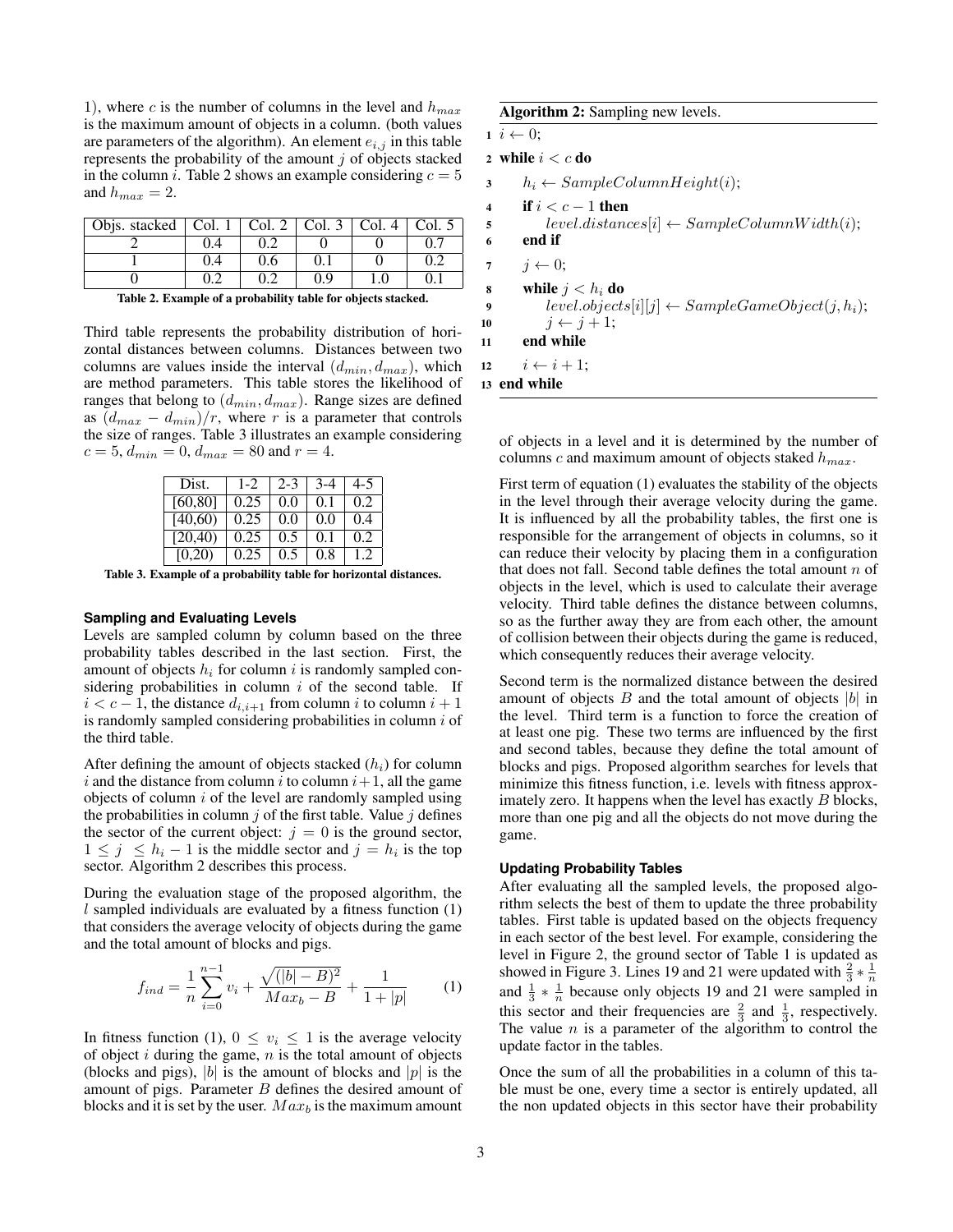## 19 21 19

<span id="page-3-0"></span>*table*1[19][0] = *table*1[19][0] + 
$$
\frac{2}{3} * \frac{1}{n}
$$
  
*table*1[21][0] = *table*1[21][0] +  $\frac{1}{3} * \frac{1}{n}$   
**Figure 3. Updateing ground sector of Table 1.**

equally reduced. For example, after updating lines 19 and 21 in Figure [3,](#page-3-0) the other probabilities are reduced by  $\frac{1}{n} * \frac{1}{20}$ .

Second table is updated column by column considering the amount of stacked objects in columns of the best individual. This process is showed in Algorithm [3.](#page-3-1) Line 3 gets the amount of stacked objects in current column  $i$  of the best level and line 4 adds  $\frac{1}{n}$  to this probability in the column i of the second table. The sum of columns of this table also must result in one, so lines 5-12 reduce the probability of unchanged lines to fix this sum.

Algorithm 3: Updating probability table for objects stacked.

```
i \leftarrow 0;
```

```
2 while i < c do
```

| 3                       | $h \leftarrow bestLevel. objects[i].size();$           |
|-------------------------|--------------------------------------------------------|
| $\overline{\mathbf{4}}$ | $table2[h][i] \leftarrow table2[h][i] + \frac{1}{n};$  |
| 5                       | $prodDReduce \leftarrow \frac{1}{n} * \frac{1}{c-1}$   |
| 6                       | $i \leftarrow 0$                                       |
| $\overline{7}$          | while $j < c$ do                                       |
| 8                       | <b>if</b> $i \neq j$ then                              |
| 9                       | $table2[j][i] \leftarrow table2[j][i] - prodToReduce;$ |
| 10                      | end if                                                 |
| 11                      | $i \leftarrow i+1$ ;                                   |
| 12                      | end while                                              |
| 13                      | $i \leftarrow i+1$ ;                                   |
|                         | 14  end while                                          |
|                         |                                                        |

Last table is updated using a similar approach as the one described in Algorithm [3.](#page-3-1) However, in this case it increases the probability of widths' range which appeared in the best level. Instead of getting the amount of objects stacked in a column  $i$  (line 3), it gets the horizontal distance from the column  $i$  to the column  $i + 1$ . Then, this distance is divided into a range which has the probability updated in the table. If any probability becomes bigger than one when updating tables, it is adjusted to one. In the same way, if any probability becomes smaller than zero, it is adjusted to zero.

## **EXPERIMENTS AND RESULTS**

Experiments were conducted aiming to indicate the strengths and weaknesses of proposed EDA by analysing its expressivity, i.e. the space of all levels that it can create [\[10\]](#page-5-6). It is done using three metrics based on those proposed in [\[6\]](#page-5-0) and [\[10\]](#page-5-6): *frequency*, *linearity* and *density*. Frequency is the number of a specific game object in the generated level. Linearity is the average amount of objects stacked in columns within the level and density is the sparseness of the columns through the level [\[2\]](#page-5-14).

Experiments were performed taking into account three different values for parameter  $n: 10, 100$  and 1000. It acts like an update factor for the probability tables and it influences the convergence of values in probability tables. For each value of n, the algorithm was executed 200 times. After the end of each execution, the three probability tables were used to sample only one level, which was evaluated in terms of frequency, linearity and density.

Levels were generated with  $B = 15$  blocks,  $c = 5$  columns and maximum amount of objects stacked  $h_{max} = 10$ . Minimum and maximum horizontal distances are  $d_{mim} = 20$  and  $d_{max} = 100$ . Distance range r was set to 10, so the horizontal distance table has  $(100 - 20)/8 = 10$  ranges. The amount of sampled levels in each generation of the proposed EDA was 200 and the maximum number of generations is 1000. The execution time for each level was set to 0.08 seconds. These parameters were empirically determined based on some previous computational tests.

#### **Frequency**

First experiment evaluates the relative frequency of game objects in the ground sector for the three different values of  $n$ considered. The results of this experiment are illustrated in Figure [4.](#page-3-2) Considering  $n = 10$ , the game object 1 has a probability larger than 50% of appearing in the ground sector. This object has a square shape, which provides sustainability for the columns. The other two objects with higher probabilities are object 13 and 9. They have rectangular shapes, so they are also safe objects to be used in the ground. Other objects have probabilities lesser than 0.1. Figure [4](#page-3-2) also shows composed blocks and pigs have probability zero.



<span id="page-3-2"></span>Figure 4. The game objects average frequency in the ground sector for the three different values of  $n$ .

Considering  $n = 100$ , the proposed algorithm gave a probability around 0.1 for objects 3, 9, 12, 13, 14, 17, 18 and 19. It also avoided using in the ground sector other objects that can affect the columns' stability, such as objects 5, 6, 7 and 10. For  $n = 1000$ , most objects have probability around 0.05.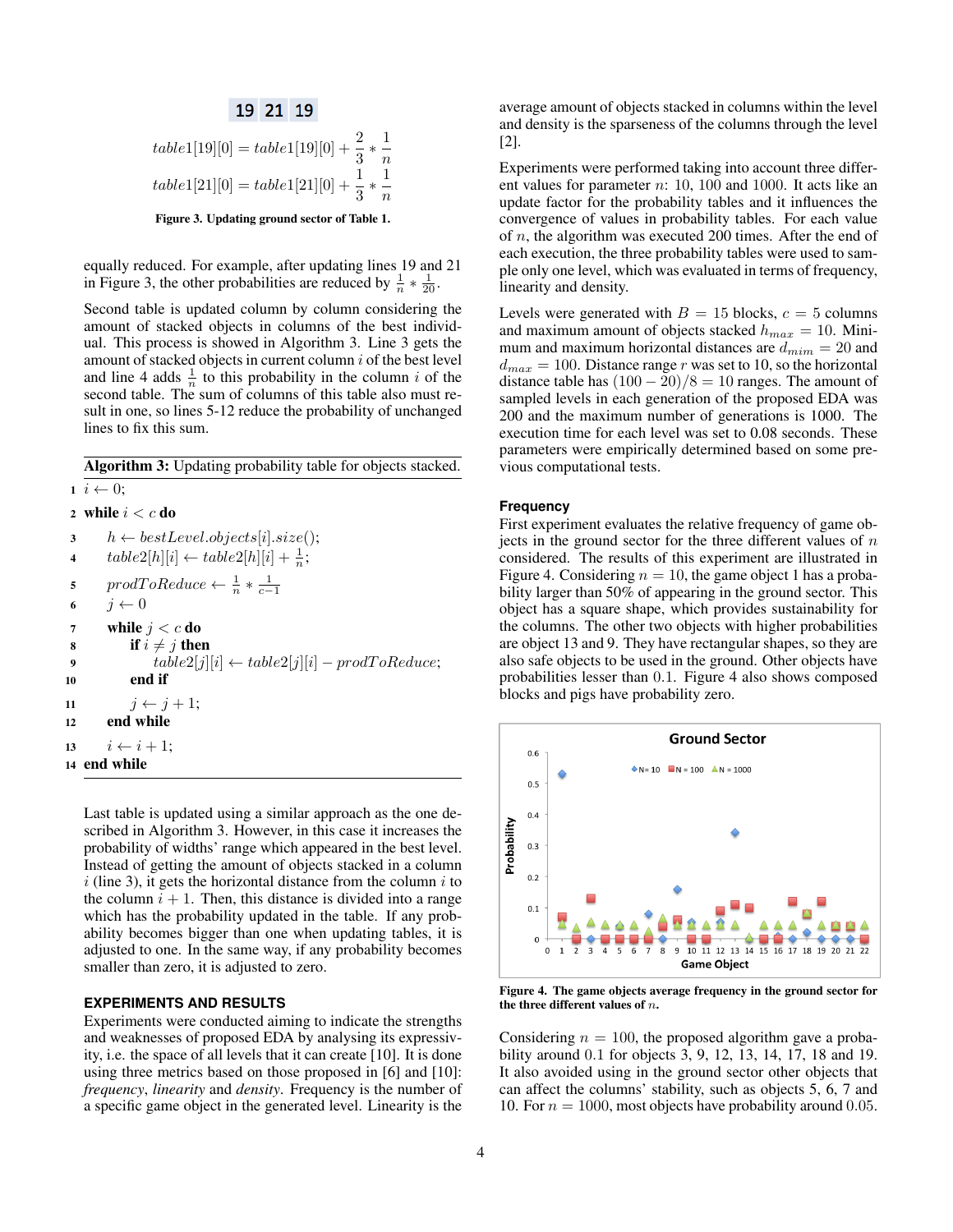However, the object 14 has almost probability zero and object 18 has almost probability one.

Figure [5](#page-4-0) shows game objects relative frequency in the middle sector for the three different values of  $n$  analyzed. In this case, the most used game objects are objects 2, 8, 9 and 12 for  $n = 10$ . The first one has a square shape and the others have a rectangular shape, so they can be safely placed in the middle sector. Once the pig has a circular shape, its probability in the middle sector is zero too. With  $n = 10$ , neither composed objects or pigs are used in the middle sector. Most game objects used in the middle sector, for  $n = 100$ , are the objects 1, 2, 8, 9, 14 and 15. All objects have the probability around 0.5 considering  $n = 1000$ .



<span id="page-4-0"></span>Figure 5. The game objects average frequency in the middle sector for the three different values of  $\mathfrak n.$ 

Last experiment evaluates the relative frequency of game objects in the top sector and its results are reported in Figure [6.](#page-4-1) For  $n = 10$ , it shows almost 65% of the sampled object are from type 1. However, there is a probability around 0.1 for objects 6, 7, 8, 13, 16 and 18. For this value of *n*, the algorithm does not use pigs in the top sector when it is generating levels. On the other hand, for  $n = 100$  the pig object has almost 50% of probability of being placed in the top sector. Nevertheless, objects 7, 10, 11, 15 and 16 have a probability around 0.1. Figure [6](#page-4-1) shows the probability of all the blocks is around 0.05 again for  $n = 1000$ , but only objects 8 and 12 have almost probability zero and the object 9 has probability around 0.1.

#### **Density and Linearity**

Frequency only evaluates which game objects were used more through levels, while linearity and density give an idea about the orientation of the game objects. As explained before, linearity  $l$  measures the average amount of objects stacked in columns of a level and density  $0 \le d \le 1$  evaluates columns sparseness based on the distance between them. A low density indicates the columns are very separated and a high density indicates they are very close to each other. Table [4](#page-4-2) compares these metrics for the three values of n analyzed. The average  $(\mu)$  and the standard deviation  $(\sigma)$  values for the best 200 levels generated are depicted.

| $\,n$ | Linearity $(\mu \sigma)$ | Density |
|-------|--------------------------|---------|
| 10    | 3.1937 1.3404            | 0.5301  |
| 100   | 3.0355 1.5020            | 0.5126  |
| 1000  | 1.9581 4.6855            | 0.9789  |

<span id="page-4-2"></span>Table 4. The Linearity and Density when  $n$  is 10, 100 and 1000.

Linearity average and standard deviation for  $n = 10$  and  $n = 100$  are similar. Thus, both settings generate levels with approximately 3 objects stacked in columns. Standard deviations are both around 1.5, so there are no large variations in the amount of objects stacked in columns. Since the desired amount of blocks is  $B = 15$  blocks and the number of columns is  $c = 5$ , all columns in the levels will have at least two blocks. Linearity average is 1.9581 for  $n = 1000$ , but its standard deviation has a considerable variation with more chance for empty columns.

In the first and second experiments, densities were around 0.5 which means columns disposed through the entire level without large distances between them. For  $n = 1000$ , the density is almost one meaning that columns are very close to each other. This proximity can lead to several column structures to fall down when some of them are unstable.



<span id="page-4-1"></span>Figure 6. The game objects average frequency in the top sector for the three different values of  $n$ .

## **Generated Levels**

Results achieved for  $n = 10$  give high probabilities for a few sets of square and rectangular objects. Considering update factor  $n = 10$ , the proposed method did not explore well all the objects, because it used only objects 1, 2, 9, 12 and 13 and it did not use any composed block. Also, the main problem of using  $n = 10$  is that pigs are not sampled which turns the levels unplayable.

Proposed EDA did not explore well the objects probability when  $n = 1000$ . In the experiments, most objects had a probability around 0.05 independently of the sector. This large value for n becomes small the impact of the update factor through the generations of the algorithm. Thus, the probability estimation process is too slow for this case.

Regarding frequency, linearity and density, the best evaluated value for  $n$  is 100. The proposed algorithm used the whole